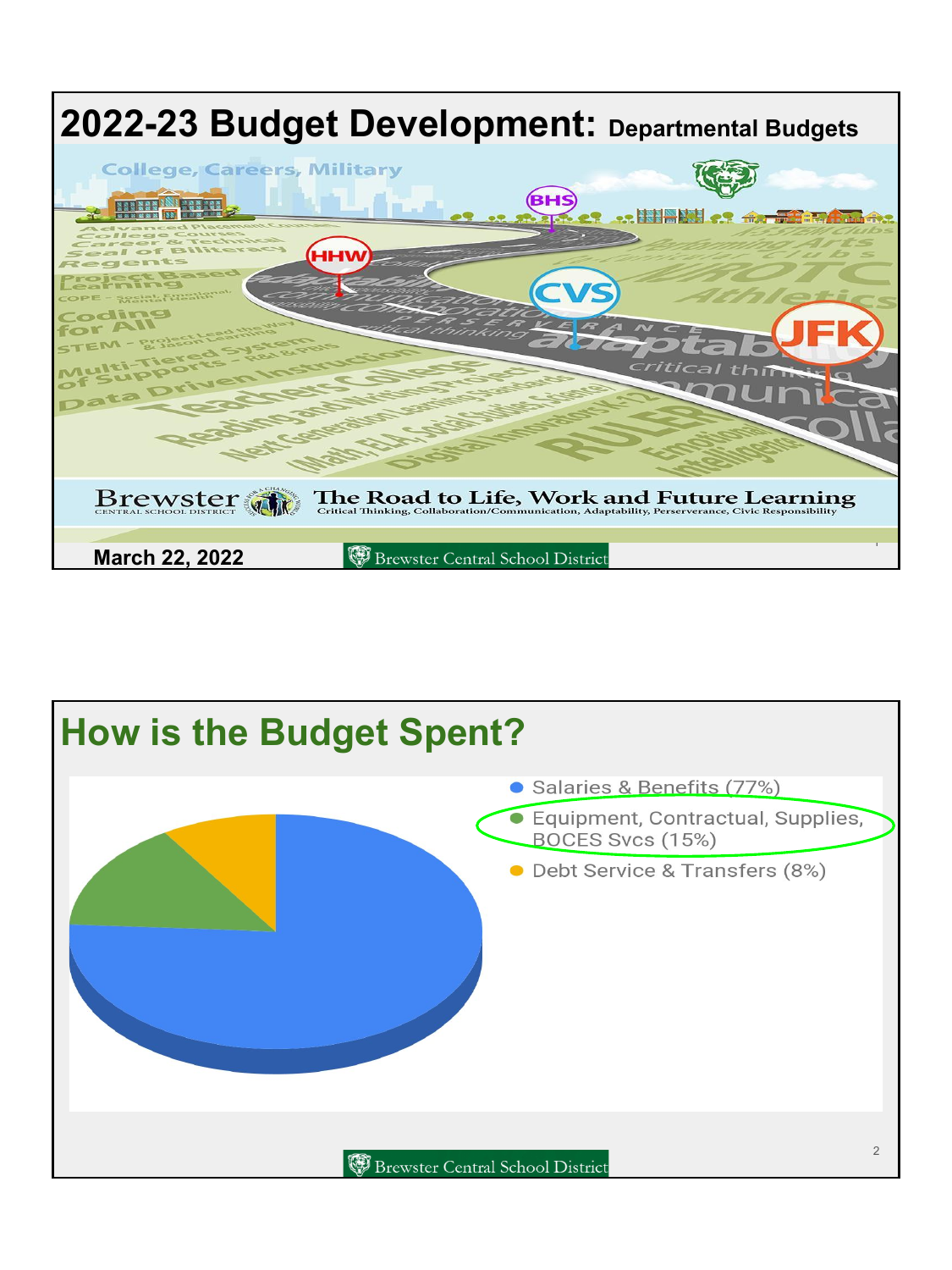# **Central Administration**

| <b>Function</b>                    | 2021-22                                 | 2022-23 | $\Delta$ (\$) | $\Delta$ (%) |
|------------------------------------|-----------------------------------------|---------|---------------|--------------|
| <b>Board of Education</b>          | 51                                      | 70      | 19            | 37%          |
| <b>District Meeting</b>            | 18                                      | 23      | 5             | 28%          |
| <b>Chief School Administration</b> | 25                                      | 25      | $\mathbf 0$   | $0\%$        |
| <b>Personnel Management</b>        | 175                                     | 220     | 45            | 26%          |
|                                    |                                         |         |               |              |
|                                    | <b>Brewster Central School District</b> |         |               |              |

**(rounded \$ in thousands [K])**

**Business Administration**

| (rounded \$ in thousands [K])                   |         |         |               |              |  |
|-------------------------------------------------|---------|---------|---------------|--------------|--|
| <b>Function</b>                                 | 2021-22 | 2022-23 | $\Delta$ (\$) | $\Delta$ (%) |  |
| <b>Business Administration</b>                  | 36      | 36      | $\mathbf 0$   | 0%           |  |
| Auditing                                        | 57      | 58      | 1             | 2%           |  |
| <b>Tax Collection</b>                           | 16      | 16      | $\mathbf 0$   | 0%           |  |
| Purchasing                                      | 10      | 11      | 1             | 10%          |  |
| <b>Fiscal Agent Fee</b>                         | 12      | 12      | $\mathbf 0$   | 0%           |  |
| $\varDelta$<br>Brewster Central School District |         |         |               |              |  |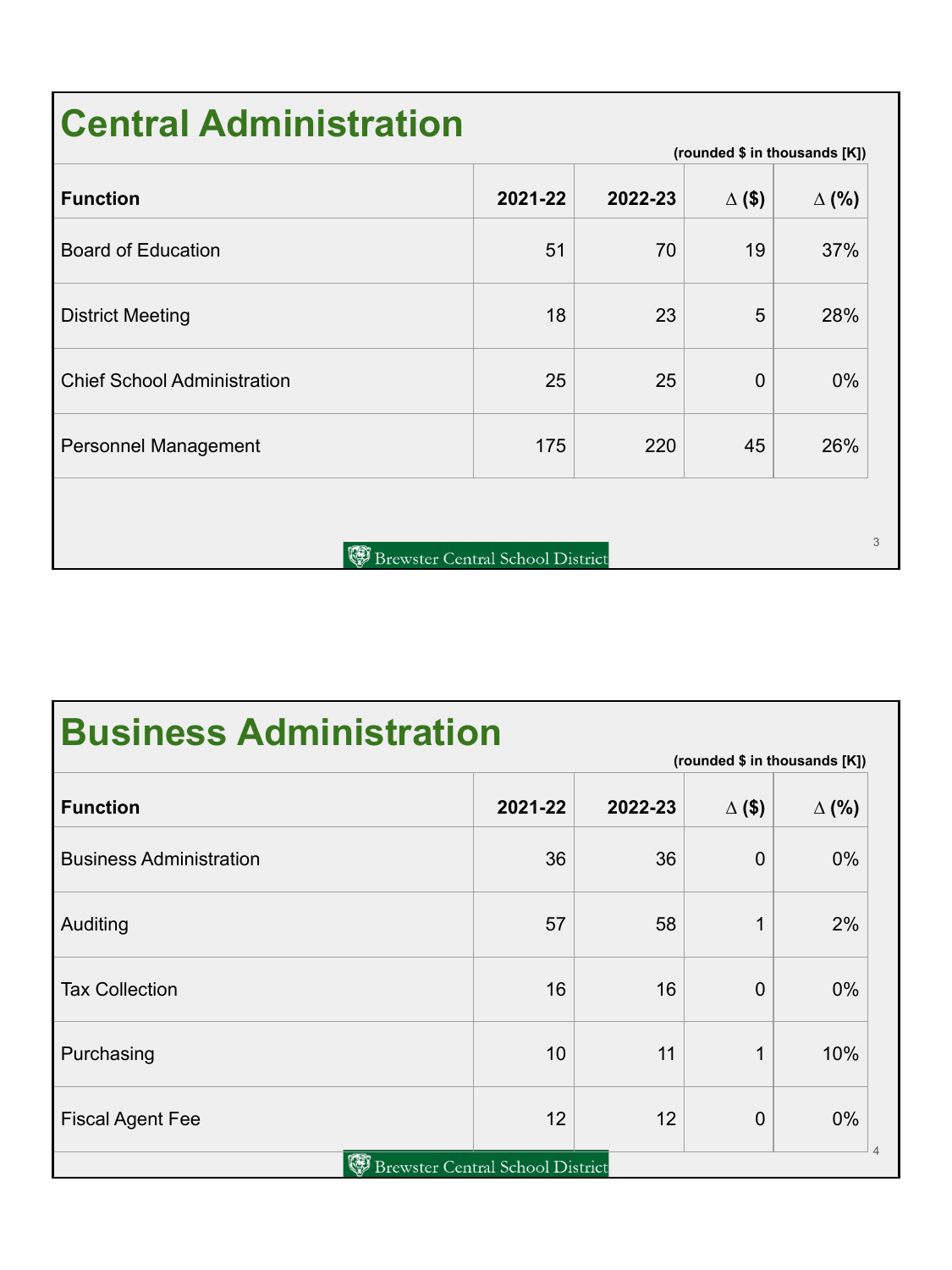#### **Facilities & Transportation Departments (rounded \$ in thousands [K])**

|                                                     |         |         | . <b>.</b>    |              |  |
|-----------------------------------------------------|---------|---------|---------------|--------------|--|
| <b>Function</b>                                     | 2021-22 | 2022-23 | $\Delta$ (\$) | $\Delta$ (%) |  |
| Operation of Plant                                  | 2,489   | 2,601   | 112           | 5%           |  |
| Maintenance of Plant                                | 631     | 641     | 10            | 2%           |  |
| <b>District Transportation</b>                      | 1,117   | 1,105   | $-11$         | $-1%$        |  |
| Garage Building                                     | 114     | 364     | 250           | 219%         |  |
| <b>Contract &amp; BOCES Transportation</b>          | 10      | 10      | $\mathbf 0$   | 0%           |  |
| 5<br>(W)<br><b>Brewster Central School District</b> |         |         |               |              |  |

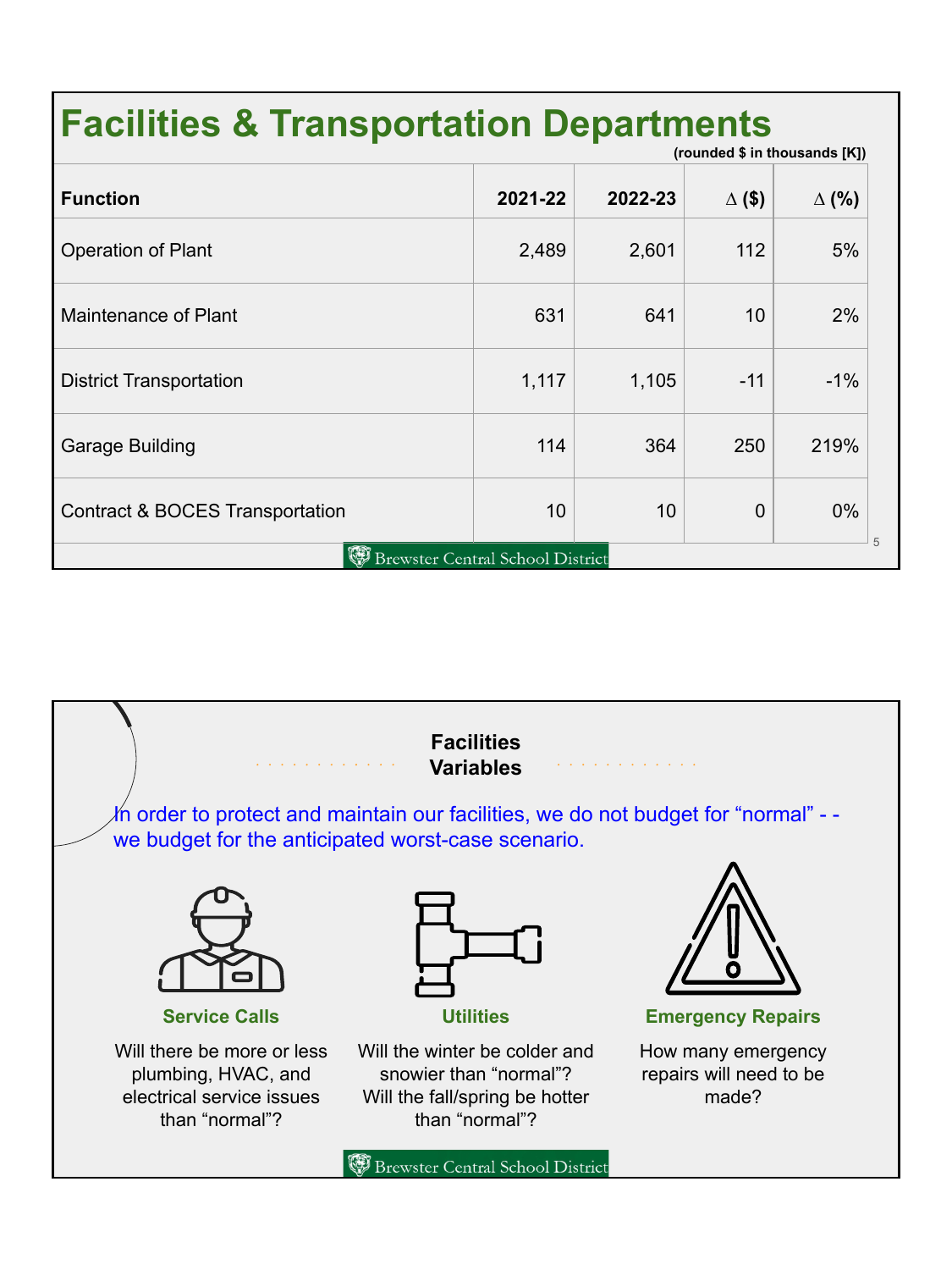#### **Transportation Variables**

In order to maintain the safety of our student transportation vehicles, we do not budget for "normal" - - we budget for the anticipated worst-case scenario.





Will routes need to be significantly modified as new Kindergarteners replace outgoing Seniors?



**Fuel Prices**

What will the prices of diesel and gasoline be 12 months after the budget is adopted?



**Emergency Repairs**

Of the 11 buses that are over 16 years old, how many will require significant repairs?

Brewster Central School District

# **Other Unallocated General Support**

| (rounded \$ in thousands [K])           |         |         |               |              |  |  |
|-----------------------------------------|---------|---------|---------------|--------------|--|--|
| <b>Function</b>                         | 2021-22 | 2022-23 | $\Delta$ (\$) | $\Delta$ (%) |  |  |
| Legal                                   | 290     | 292     | 2             | 1%           |  |  |
| Records Management & Public Info        | 75      | 78      | 3             | 4%           |  |  |
| <b>Central Printing &amp; Mailing</b>   | 63      | 63      | 0             | 0%           |  |  |
| Unallocated Insurance                   | 399     | 404     | 5             | 1%           |  |  |
| <b>School Association Dues</b>          | 16      | 16      | 0             | 0%           |  |  |
| Judgments & Claims                      | 5       | 5       | 0             | 0%           |  |  |
| <b>Refunds of Real Property Taxes</b>   | 85      | 75      | $-10$         | $-12%$       |  |  |
| <b>BOCES Admin &amp; Capital Charge</b> | 575     | 624     | 49            | 9%           |  |  |
| Other (Public Library Dues)             | 12      | 12      | 0             | 0%           |  |  |
| Brewster Central School District        |         |         |               |              |  |  |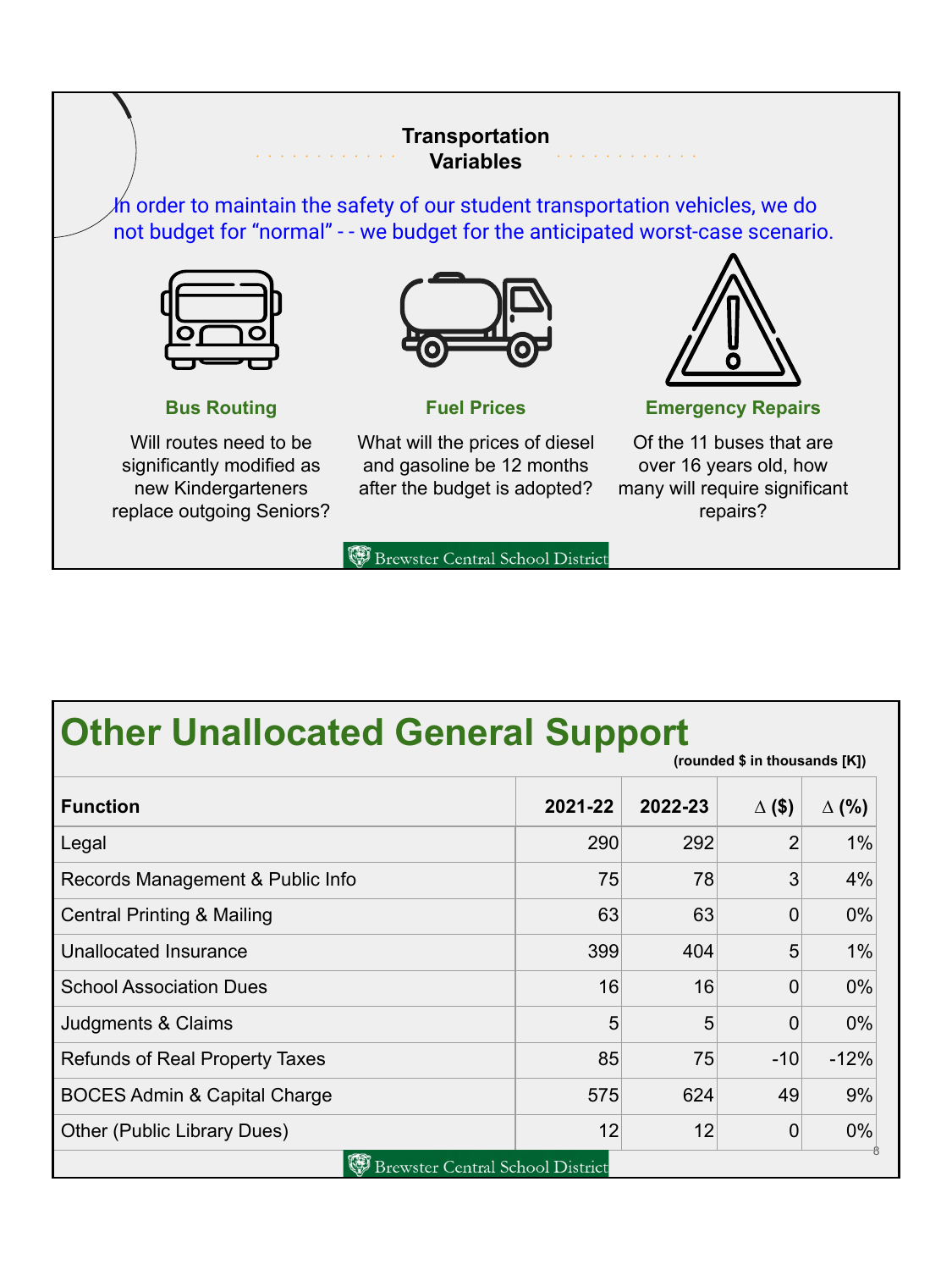# **Instruction**

| <b>Department</b>                                                                                                           | 2021-22 | 2022-23 | $\Delta$ (\$) | $\Delta$ (%) |
|-----------------------------------------------------------------------------------------------------------------------------|---------|---------|---------------|--------------|
| <b>JFK Elementary School</b>                                                                                                | 245     | 216     | $-29$         | $-12%$       |
| <b>CV Starr Intermediate School</b>                                                                                         | 232     | 208     | $-24$         | $-10%$       |
| <b>Wells Middle School</b>                                                                                                  | 255     | 233     | $-22$         | $-9%$        |
| <b>Brewster High School</b>                                                                                                 | 333     | 322     | $-11$         | $-3%$        |
| <b>Pupil Personnel Services</b>                                                                                             | 4,536   | 4,222   | $-314$        | $-7%$        |
| Note: one-time COVID re-opening expenditures in 21/22; a return to normal operations results in a decrease to 22/23 budgets |         |         |               |              |

# **Instruction (Continued)**

| (rounded \$ in thousands [K])        |         |         |               |              |
|--------------------------------------|---------|---------|---------------|--------------|
| <b>Department</b>                    | 2021-22 | 2022-23 | $\Delta$ (\$) | $\Delta$ (%) |
| Curriculum, Instruction & Assessment | 507     | 521     | 14            | 3%           |
| Technology & Innovation              | 2,203   | 2,499   | 296           | 13%          |
| PE, Health & Athletics               | 391     | 392     | 1             | $0\%$        |
| Performing Arts & Music              | 107     | 105     | $-2$          | $-2%$        |

**(rounded \$ in thousands [K])**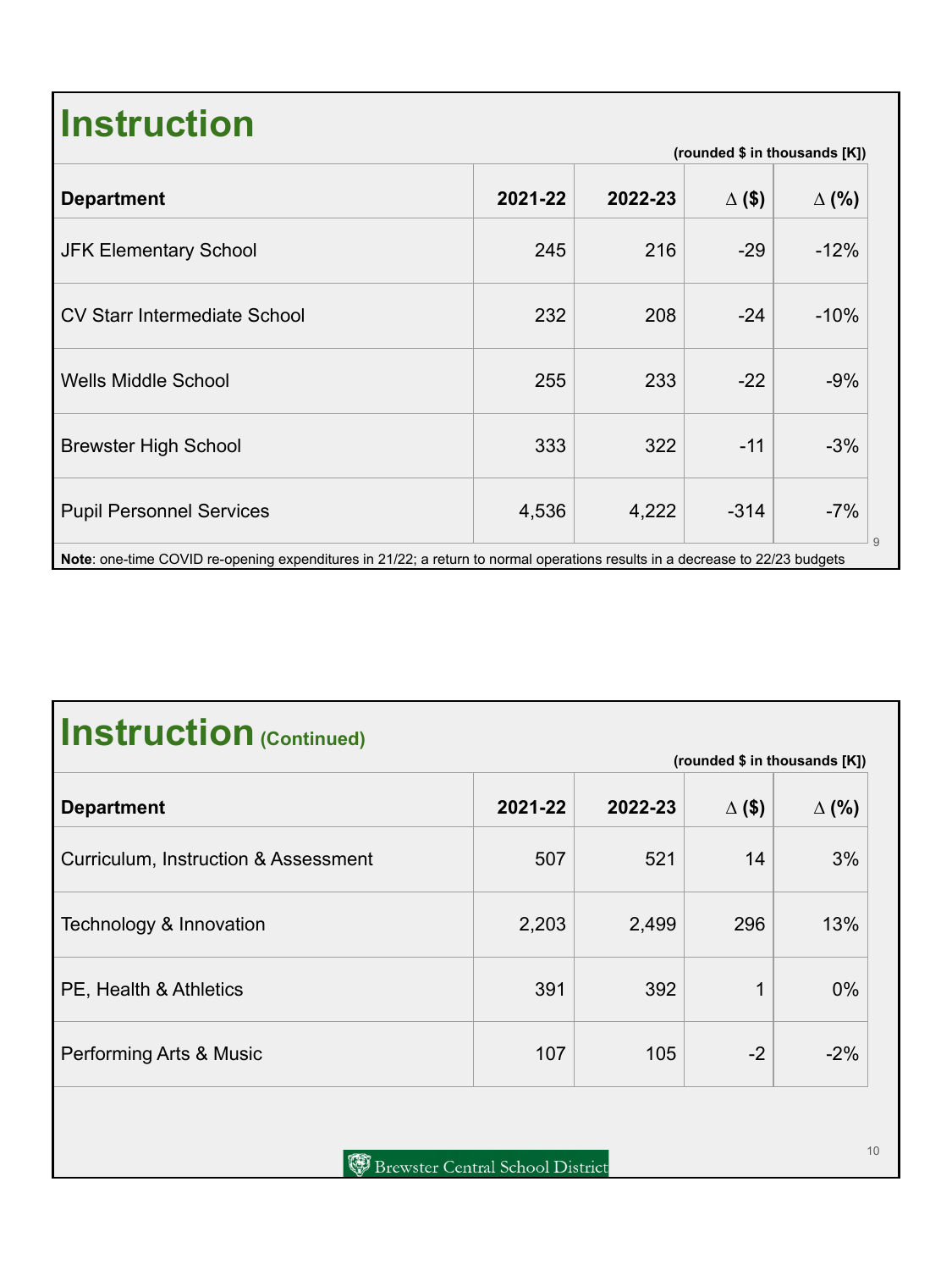

## **Other Unallocated Instruction**

|                                                                                       |                                         |                | (rounded \$ in thousands [K]) |              |
|---------------------------------------------------------------------------------------|-----------------------------------------|----------------|-------------------------------|--------------|
| <b>Function</b>                                                                       | 2021-22                                 | 2022-23        | $\Delta$ (\$)                 | $\Delta$ (%) |
| <b>Occupational Education</b>                                                         | 931                                     | 789            | $-142$                        | $-15%$       |
| Instruction: Non-Public Textbook Reimb                                                | 10                                      | 10             | $\Omega$                      | $0\%$        |
| Health Services: Non-Public Health Reimb                                              | 100                                     | 100            | $\Omega$                      | $0\%$        |
| <b>Civic Activities</b>                                                               | $\overline{2}$                          | $\overline{2}$ | $\Omega$                      | $0\%$        |
| <b>TOTAL: Equipment, Contractual Services,</b><br><b>Supplies, and BOCES Services</b> | 16,132                                  | 16,379         | 247                           | 1.5%         |
|                                                                                       | <b>Brewster Central School District</b> |                |                               | 42           |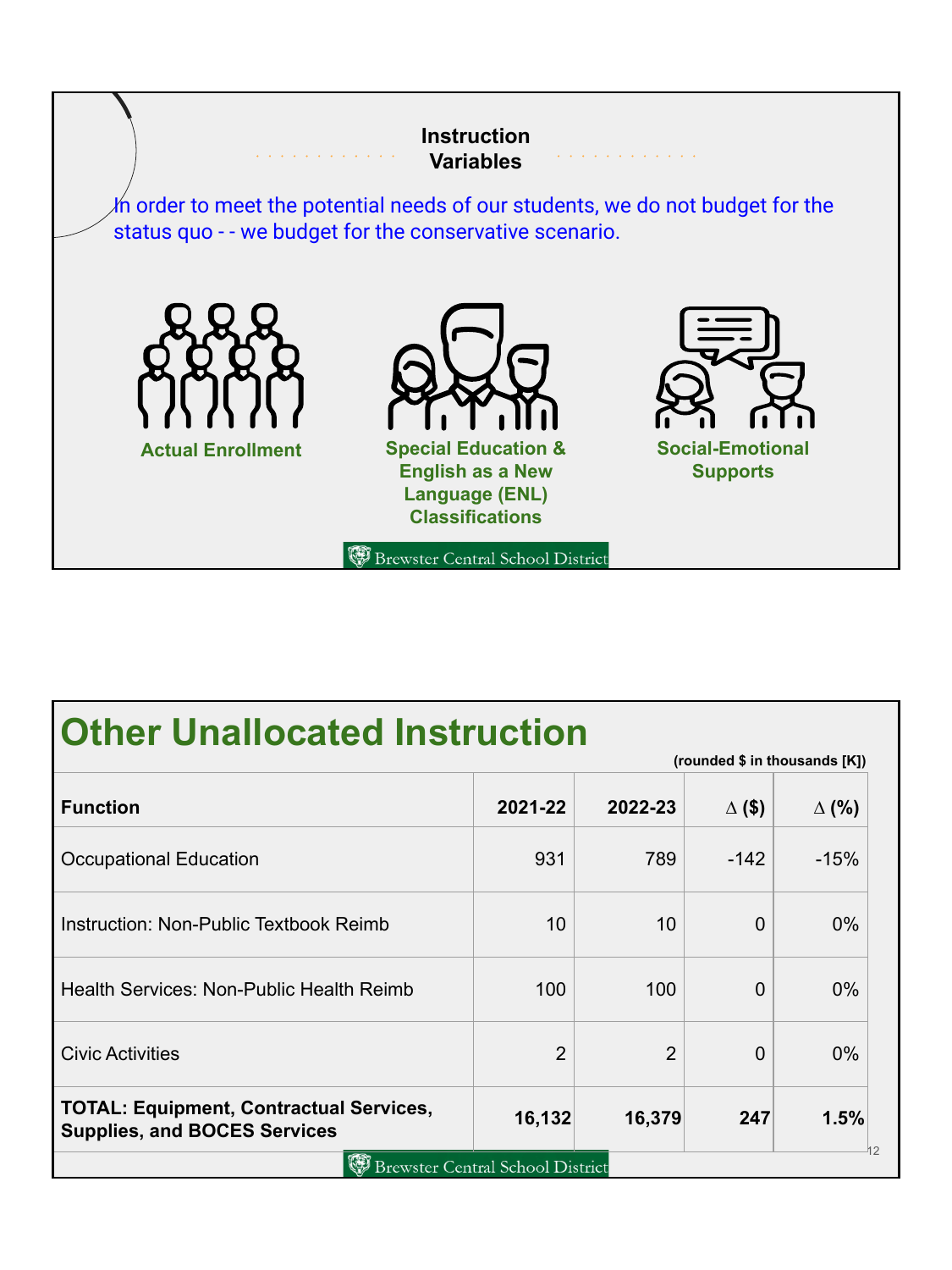| <b>Initial Revenue Budget Summary</b><br>(rounded \$ in millions [M])                             |                 |         |               |       |  |
|---------------------------------------------------------------------------------------------------|-----------------|---------|---------------|-------|--|
|                                                                                                   | 2021-22 2022-23 |         | $\Delta$ (\$) | (% )  |  |
| <b>Tax Levy</b> (including STAR)                                                                  | 79.0            | $*80.3$ | 1.3           | 1.69% |  |
| Local Sources (PILOTs, Interest, Donations,<br>Interfund Transfers, Misc Revenues, etc.)          | 1.3             | $*1.4$  | 0.1           | 9%    |  |
| <b>State &amp; Federal Aid (including BOCES Aid)</b>                                              | 21.7            | $*25.9$ | 4.2           | 19%   |  |
| <b>Appropriated Fund Balance (the unrestricted)</b><br>portion of accumulated savings)            | 2.7             | 2.5     | $-0.2$        | $-6%$ |  |
| <b>Appropriated Reserves</b> (the restricted portion<br>of accumulated savings)                   | 0.3             | 0.5     | 0.2           | 43%   |  |
| <b>Total Revenues</b>                                                                             | \$104.9         | \$110.6 | \$5.6         | 5.38% |  |
| 13<br>*Tentative, pending Taxable Status Date (March 1st) and/or enacted State Budget (April 1st) |                 |         |               |       |  |

|  | <b>Initial Expenditure Budget Summary</b> |  |
|--|-------------------------------------------|--|
|  |                                           |  |

|                                                             |         |                 | (rounded \$ in millions [M]) |         |  |
|-------------------------------------------------------------|---------|-----------------|------------------------------|---------|--|
|                                                             |         | 2021-22 2022-23 | $($ \$                       | (% )    |  |
| <b>General Support</b>                                      | 10.8    | 11.2            | 0.5                          | 4.2%    |  |
| <b>Instruction</b>                                          | 53.2    | 53.9            | 0.7                          | 1.2%    |  |
| <b>Transportation</b>                                       | 6.6     | 6.9             | 0.3                          | 4.3%    |  |
| <b>Employee Benefits</b>                                    | 27.2    | 29.3            | 2.1                          | 7.7%    |  |
| <b>Debt</b> (Bonds/Notes/Energy Performance Contracts/IPAs) | 6.6     | 6.6             | 0.0                          | $-0.3%$ |  |
| Transfers: Special Aid Fund (Summer SpEd)                   | 0.4     | 0.4             | 0.0                          | 10.5%   |  |
| <b>Transfers: Capital Fund (Modular Classrooms)</b>         | 0.0     | 2.1             | 2.1                          | 100%    |  |
| <b>Total Expenditures</b>                                   | \$104.9 | \$110.6         | \$5.6                        | 5.38%   |  |
| 14<br><b>Brewster Central School District</b>               |         |                 |                              |         |  |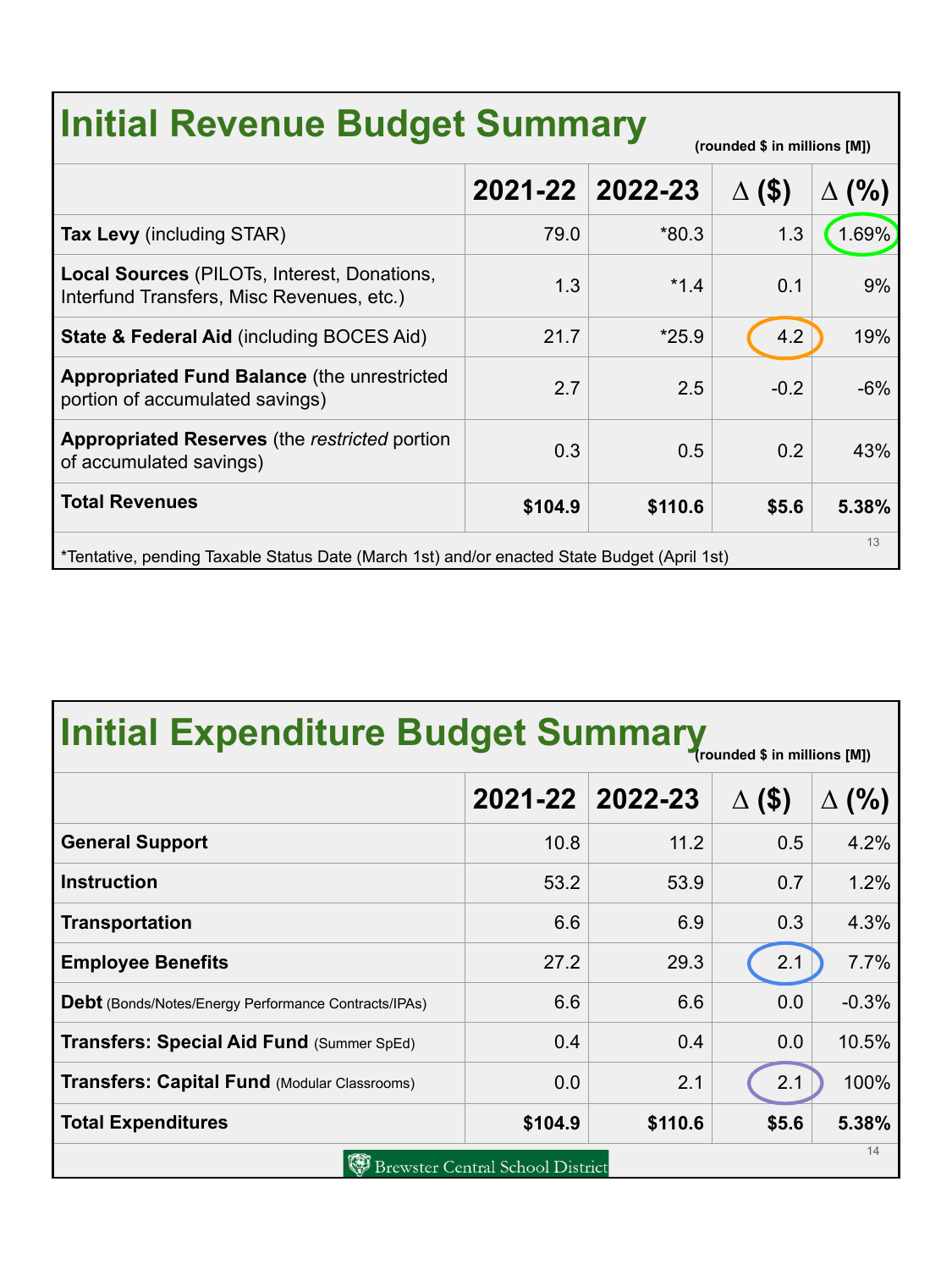# **ComparativeFigures: Westchester-Putnam Schools**

|                       | <b>Budget Increase</b> |                 | <b>Tax Levy Increase</b> |                 |
|-----------------------|------------------------|-----------------|--------------------------|-----------------|
|                       | Putnam-<br>Westchester | Brewster (3/22) | Putnam-<br>Westchester   | Brewster (3/22) |
| Lowest                | 0.79%                  |                 | $-0.35%$                 |                 |
| <b>First Quartile</b> | 3.09%                  |                 | 1.74%                    | 1.69%           |
| Median                | 3.85%                  |                 | 2.14%                    |                 |
| <b>Third Quartile</b> | 4.97%                  | 5.38%           | 2.96%                    |                 |
| Highest               | 8.60%                  |                 | 5.39%                    |                 |

districts in the region. The data is current as of March 18th and is subject to change throughout the budget development process.<br><sup>15</sup> **Note**: these figures represent data submitted by 36 participating school districts and is not a complete representation of *all* 45 school

**Brewster Central School District** 

### **Important Dates to Remember**

- 2/1: **BoE Meeting/Budget Presentation: Revenues**
- 2/15: **BoE Meeting/Budget Presentation: Fixed Costs, Propositions 2 & 3**
- 3/8: **BoE Meeting/Budget Presentation: Enrollment & Staffing**
- 3/22: **BoE Meeting/Budget Presentation: Departmental Budgets**
- 4/5: **BoE Meeting/Budget Presentation: Superintendent's Proposed Budget**
- 4/19: **BoE Meeting/Budget Presentation: Budget Adoption**
- 5/10: **BoE Meeting/Budget Hearing**
- 5/17: **Budget Vote & Trustee Election**